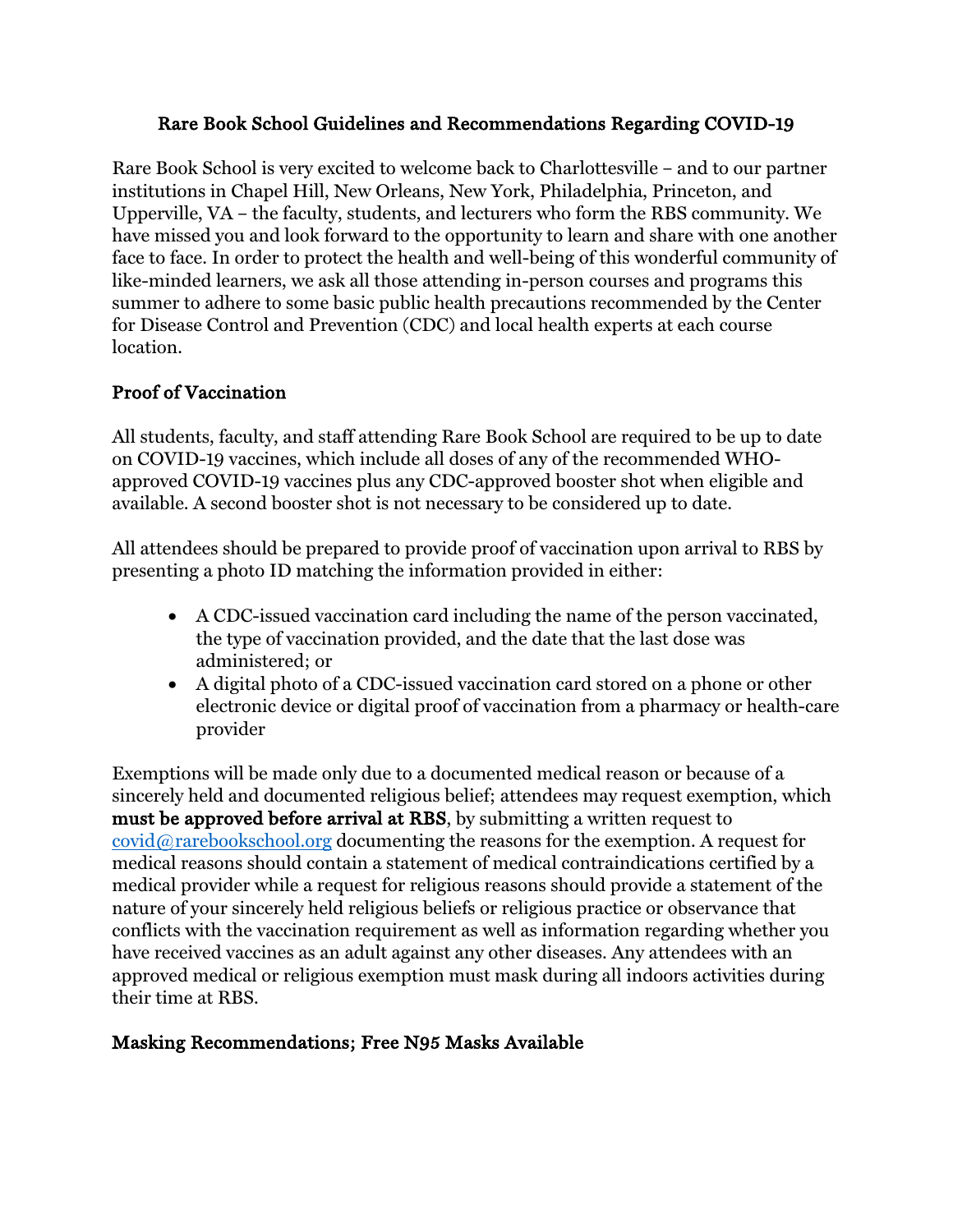At all events and locations, RBS will follow CDC and local health guidelines as a minimum standard. At the time of writing, the following guidelines are in place (check with RBS staff when you arrive to learn if any recommendations have changed):

- Charlottesville masking recommended
- Free Library of Philadelphia masking recommended
- Grolier Club, NYC masking required
- Library Company of Philadelphia masking required
- Oak Spring Garden Foundation masking required indoors
- Princeton University masking recommended
- Tulane University masking recommended
- University of North Carolina, Chapel Hill masking recommended
- University of Pennsylvania masking required

Even where masking is not required, we encourage attendees, especially those with chronic health conditions, to consider wearing a mask during indoors activities. For maximum protection, we recommend that you wear a snug-fitting N95 or KN95 disposable mask covering your mouth and nose. If you have forgotten your mask, RBS can provide you with a N95 mask. Look for available masks in the RBS breakroom, or ask your course follower (or instructor, if no RBS staff member is on site) if you need one.

Masking policies could change during the course of the class week. If local COVID-19 transmission rates increase so that local health guidelines recommend masking, RBS policies will adapt as well. If an attendee tests positive for COVID-19 during the course week, close contacts –other members of their course or perhaps the whole community, depending on exposure – will be required to mask for the remainder of the week in accordance with CDC guidelines. You should be aware of these policies and be prepared to attend all RBS activities masked if required. Anyone not able or willing to wear a mask if required will not be permitted to attend. If you have concerns regarding this policy, you may wish to contact us to withdraw from your class and receive a refund before the course begins.

#### Self-Monitoring and Testing; Free Rapid Antigen Tests Available

Students and faculty will be traveling to Rare Book School from many locations across the country and around the world; we want to do everything we can to keep our community safe and healthy. You may wish to download the COVIDWISE app, a Virginia Department of Health official exposure notification app that notifies users if they've been exposed to another COVIDWISE user with a positive verified COVID-19 test result (note, however, that it does not verify at-home test results). We warmly recommend all attendees to monitor their own health symptoms throughout the week; if you notice any of the symptoms associated by the CDC with COVID-19, you should not attend any RBS class or other activity, but rather notify  $\mathrm{covid}(\mathcal{Q})$  rarebookschool.org and isolate in your lodging, masking if you need to interact with others, until you are able to receive results from a COVID-19 test. You may obtain a box of two rapid antigen tests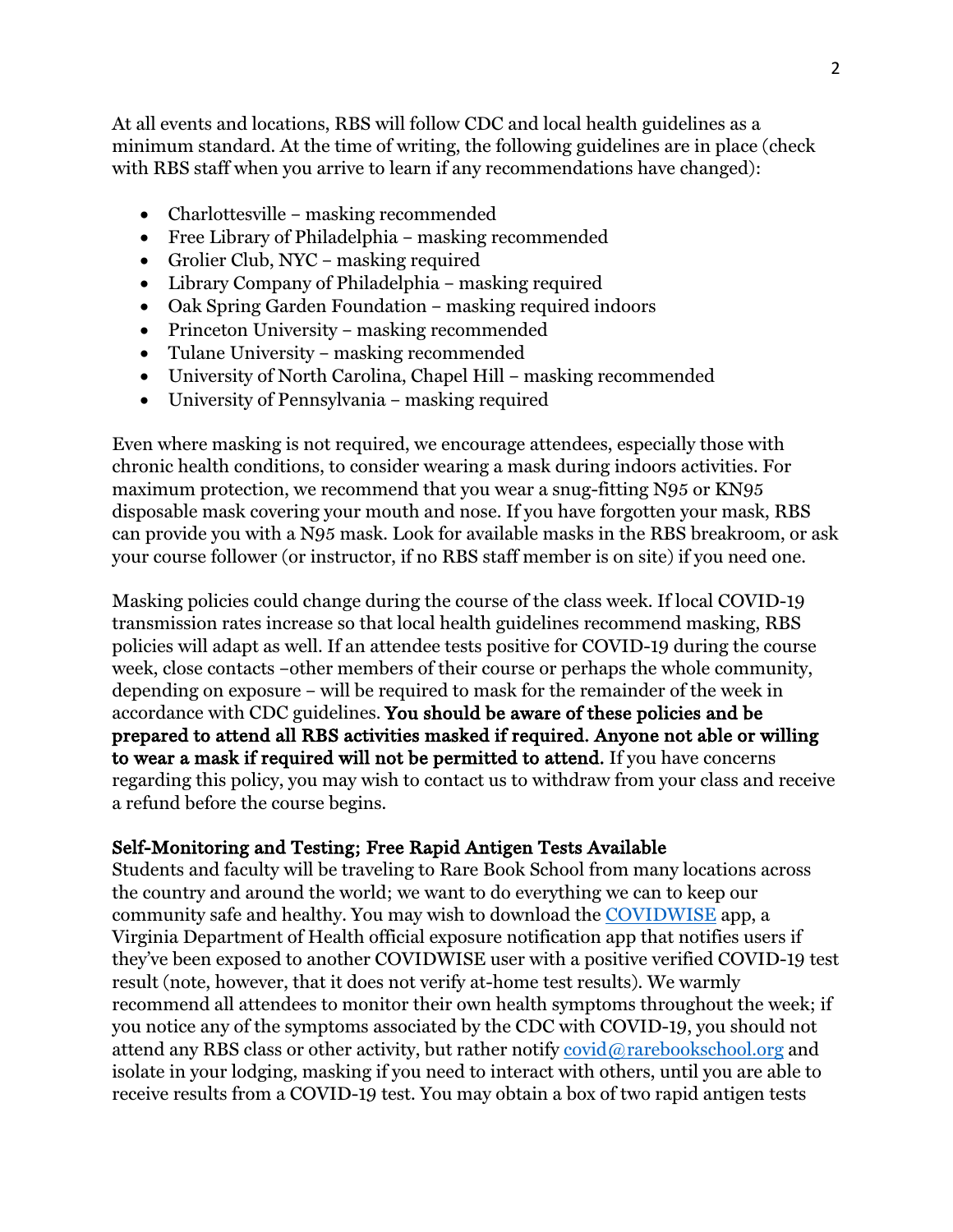gratis from Rare Book School; ask your follower or email covid@rarebookschool.org to either pick up a test or, if staffing permits, have one dropped off for you. We recommend consulting the CDC Coronavirus Self Checker if you are unsure whether your symptoms require testing. Recognized symptoms include:

- Fever or chills
- Cough
- Shortness of breath or difficulty breathing
- Fatigue
- Muscle or body aches
- Headache
- New loss of taste or smell
- Sore throat
- Congestion or runny nose
- Nausea or vomiting
- Diarrhea

Although rapid antigen tests, such as the at-home tests that RBS can provide to any student, faculty member, or staff member, have almost no false positive tests (0.5% testing positive when in fact not infected), false-negative rates are quite high (some estimates suggest 30-40% of tests are negative even when the individual is infected).

- If your test results are positive, you have COVID-19 and will need to isolate for 5 days and should contact your healthcare provider for advice and to see if any treatments would be appropriate as you recover. It will also mean missing class for the remainder of the week; students in quarantine or isolation will not be able to join an in-person class virtually.
	- o CDC guidelines indicate you may end isolation after 5 full days from the onset of symptoms if you are fever-free for over 24 hours (without the use of fever-reducing medications) and if your symptoms are improving
	- o The CDC recommends, however, continued precautions until day 10 with masking around others and avoiding travel until a full 10 days after your symptoms started
	- o For those attendees staying in UVA dorms, the University cannot provide quarantine space for the full 10 days. Individuals testing positive may be able to quarantine in their room and one bathroom, leaving suitemates to use the remaining bathroom, but if that is not possible, those testing positive may need to leave the dorm room to quarantine elsewhere.
	- o Prorated refunds of tuition will be handled case-by-case
- If you test negative while symptomatic, however, out of an abundance of caution to protect the RBS community, we ask that you self-administer a second negative test 24 to 48 hours later before returning to class. For your own peace of mind, you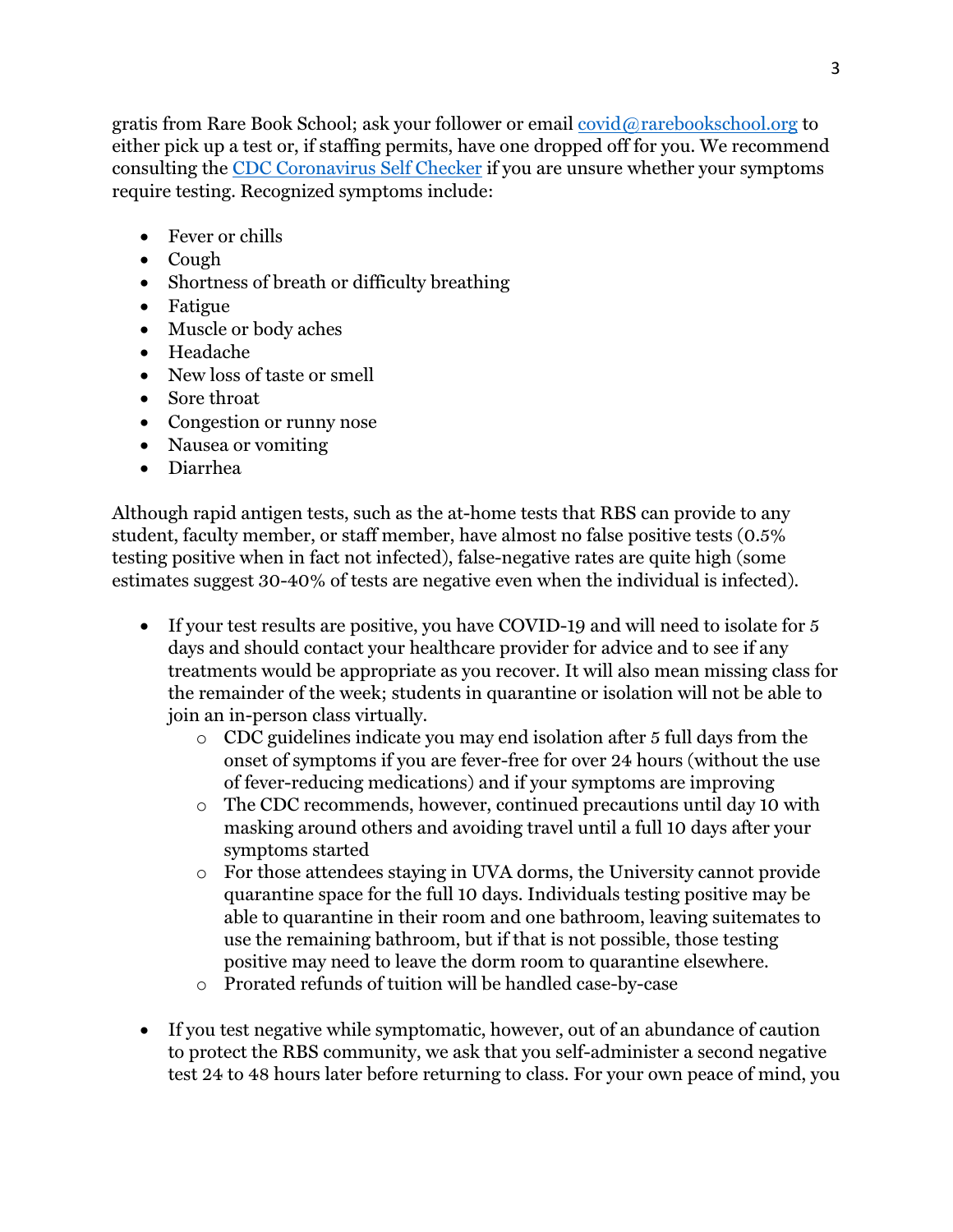may wish to obtain a more definitive PCR test; attached to this document is a list of testing locations in Charlottesville.

• In either case, please update  $\overline{c}$  covid $\overline{a}$  rarebookschool.org to let RBS know your results. If you test positive, RBS staff will work to provide information (anonymized to the extent possible) about your exposure to close contacts (e.g., fellow class members) so that others may take appropriate precautions.

#### Close Contact and Class Precautions

If you learn that you have been in close contact with someone who tests positive for COVID-19, and you are up to date on your vaccination (including a first booster), you are not required to quarantine unless you feel symptomatic. You should, however, wear a snug-fitting mask for 10 full days any time you are around others and should get tested 5 days after you had close contact with someone with COVID-19, whether or not you have developed symptoms. The CDC also recommends that you take precautions if traveling during the 10 days after exposure, including masking. If you are not fully vaccinated (and are attending with an approved medical or religious exemption), you will need to quarantine at least 5 full days and test at least 5 full days after exposure; you will not be able to return to the RBS classroom. The CDC also recommends avoiding travel for 10 days after exposure. Whether you are fully vaccinated or not, we strongly recommend consulting the CDC Quarantine and Isolation Calculator for expert advice regarding whether you should quarantine and until what date you should take isolate or take other precautions.

If an RBS student tests positive for COVID-19, the rest of their class, including the instructor, will need to wear masks for the remainder of the week as a precaution. Depending on known interactions, other classes or groups of attendees may need to resume masking as well. Anyone unable or unwilling to wear a mask will not be able to return to class. If an RBS instructor tests positive, the course will need to be canceled and RBS will provide pro-rated refunds to all students attending that class.

If you miss class time because you are required to quarantine after exposure or test positive for COVID-19, please contact RBS staff at  $\overline{covid}(\widehat{\omega}_r)$  rarebookschool.org to inquire about receiving a prorated refund for missed class.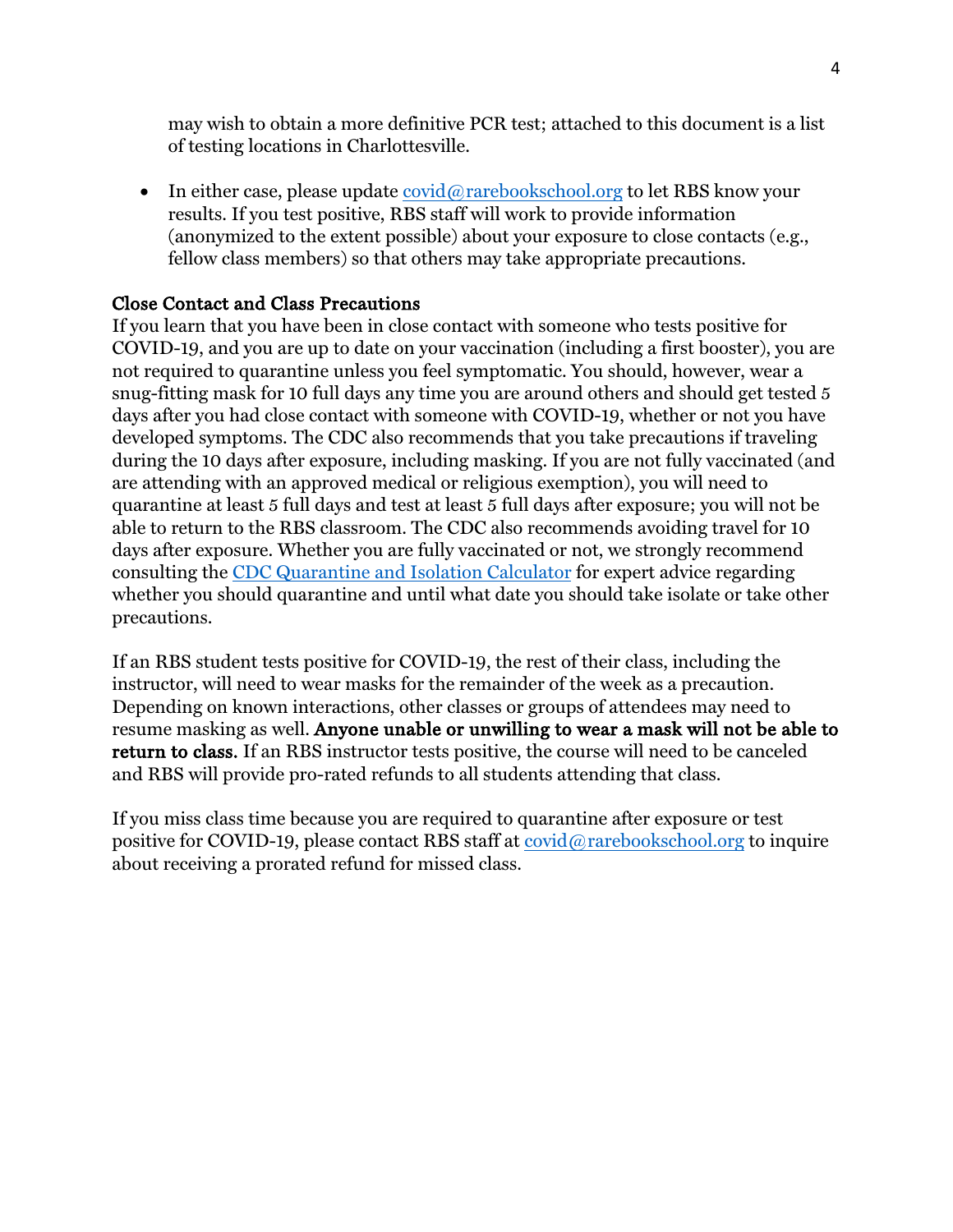#### COVID-19 PCR TEST SITES

Please note that RBS cannot confirm that all sites listed below would be available to RBS students. Please call before you go.

# Chapel Hill

- Nearest Site:
	- Walgreens 16142 (about 20 minute drive away)
	- Pine Ridge Urgent Care (about 20 minute drive away)
	- Address:
		- W 321 East St, Pittsboro, NC 27312
		- PR 628 East St, Pittsboro, NC 27312 ((919) 542-4450)
	- Resources provided:
		- $\blacksquare$  W Free diagnostic testing, 2 day non-rapid testing results (screening required)
		- PR 15 minute rapid testing, 2 day non-rapid testing results (appointment and screening required)
- https://covid19.ncdhhs.gov/about-covid-19/testing/find-covid-19-tests
- https://covid19.ncdhhs.gov/about-covid-19/testing/find-covid-19-tests/findcovid-19-testing-site

## Charlottesville

- Nearest Site:
	- $\circ$  Set testing sites every Monday and Tuesday in the evenings at 2 locations sponsored by UVA Health, both walk-ins only
		- Closest is Mount Zion First African Baptist Church, 105 Lankford Ave. (about a 6 minute drive)
	- Resources provided:
		- PCR Testing; UVA Health calls within 3 days with results
	- Other available testing sites are listed on the web page below according to availability (updated regularly to show current testing sitess)
- https://www.vdh.virginia.gov/blue-ridge/covid-19-tjhd-testing-sites/
- Other local options:
	- https://www.testhere.com/
	- https://covidalbemarle.com/

## New Orleans (Tulane)

- Nearest site: (Google Results)
	- CVS Pharmacy (appointment needed)
	- Walgreens Drive-Thru Testing
	- Address:
		- CVS 4401 S Clairborne Ave. (6 minute drive)
			- 504-891-7737
		- W 4400 S Clairborne Ave. (5 minute drive)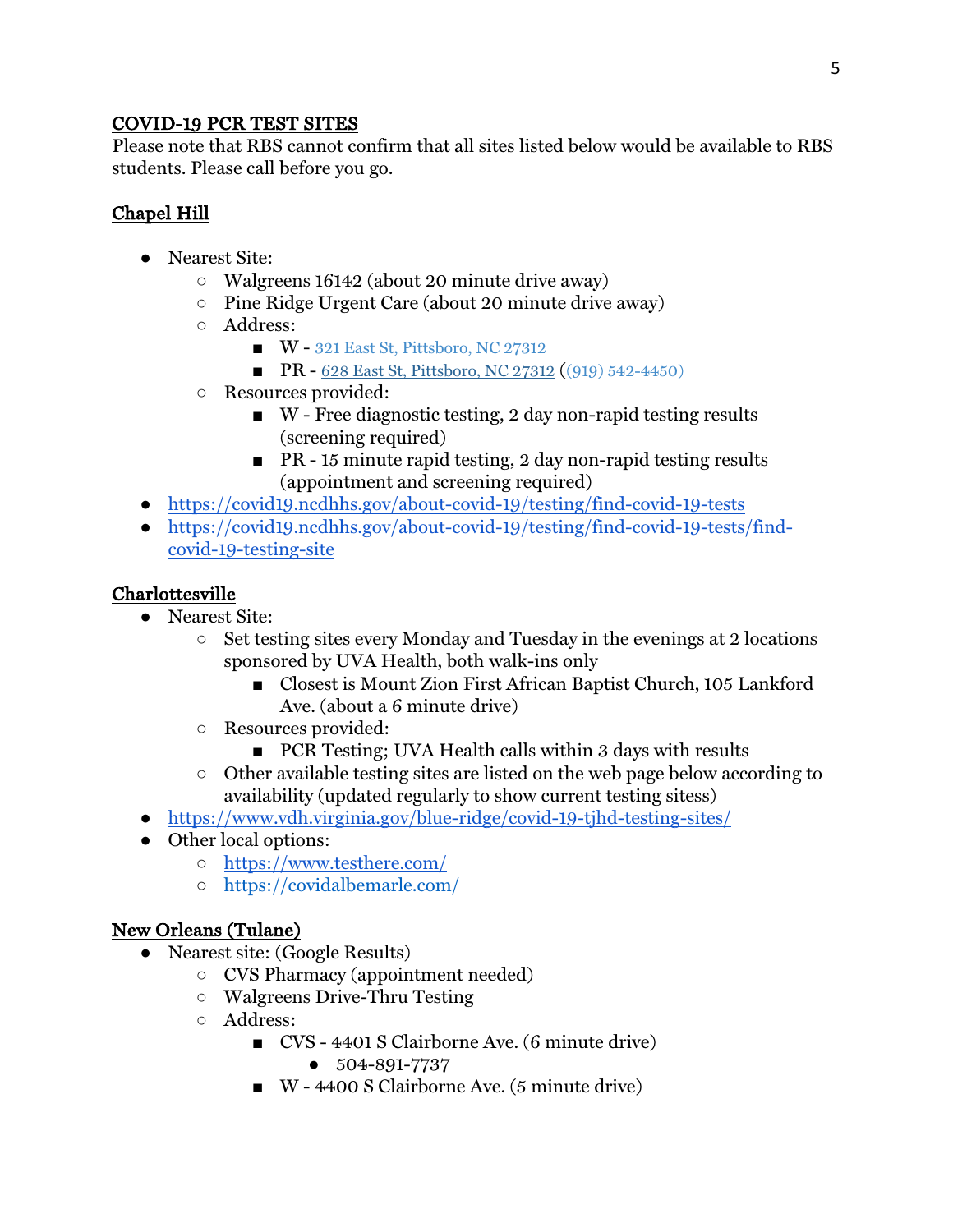- 504-891-0976
- Resources provided:
- https://tulane.edu/covid-19/testing-tracing#centers (Tulane's current resources for students)
- https://medicine.tulane.edu/covid-19-testing-center (Tulane Med School testing center - not sure if it would be available to RBS students)

## NYC (Grolier)

- Nearest site:
	- NYC Health + Hospitals/Bellevue
	- 462 First Avenue (about 20 minute drive from the Grolier Club)
	- New York, New York 10016
	- $0\quad 212 562 5555$
	- Monday Saturday, Walk Ins: 7 a.m. 4 p.m.
	- Sunday, CLOSED
	- PCR Testing Offered Here
- https://www.nychealthandhospitals.org/covid-19-testing-sites/

## Philadelphia

- University of Pennsylvania (dorms)
	- Rite Aid 04554 6731 Woodland Ave. ((215) 724-9677)
		- About a 15-20 minute drive from Kislak
		- No referral or symptoms required (exposure might be)
- Library Company of Philadelphia
	- Rite Aid 04554 is a 25ish minute drive from LCP
- Free Library of Philadelphia
	- Rite Aid 9773 E. Roosevelt Blvd. ((215) 673-0747)
		- About a 12 minute drive from FLP
		- No referral or symptoms required (exposure might be)
- https://www.pennmedicine.org/coronavirus/testing-sites (may only be available to Penn patients)
- https://www.phila.gov/covid-testing-sites/

## Princeton

- Nearest site:
	- Ridgewood Diagnostics 6 minute drive
	- \*\*Sante Integrative Pharmacy 3 minute drive
- https://www.princetonnj.gov/999/COVID-19-Testing

# Upperville (Oak Spring)

- Nearest site:
	- Loudoun County Health Department
		- 17501 Franklin Park Drive, 13.2 miles (27 minute drive) ● 703-737-8300
- https://www.loudoun.gov/5488/COVID-19-Testing-Self-care